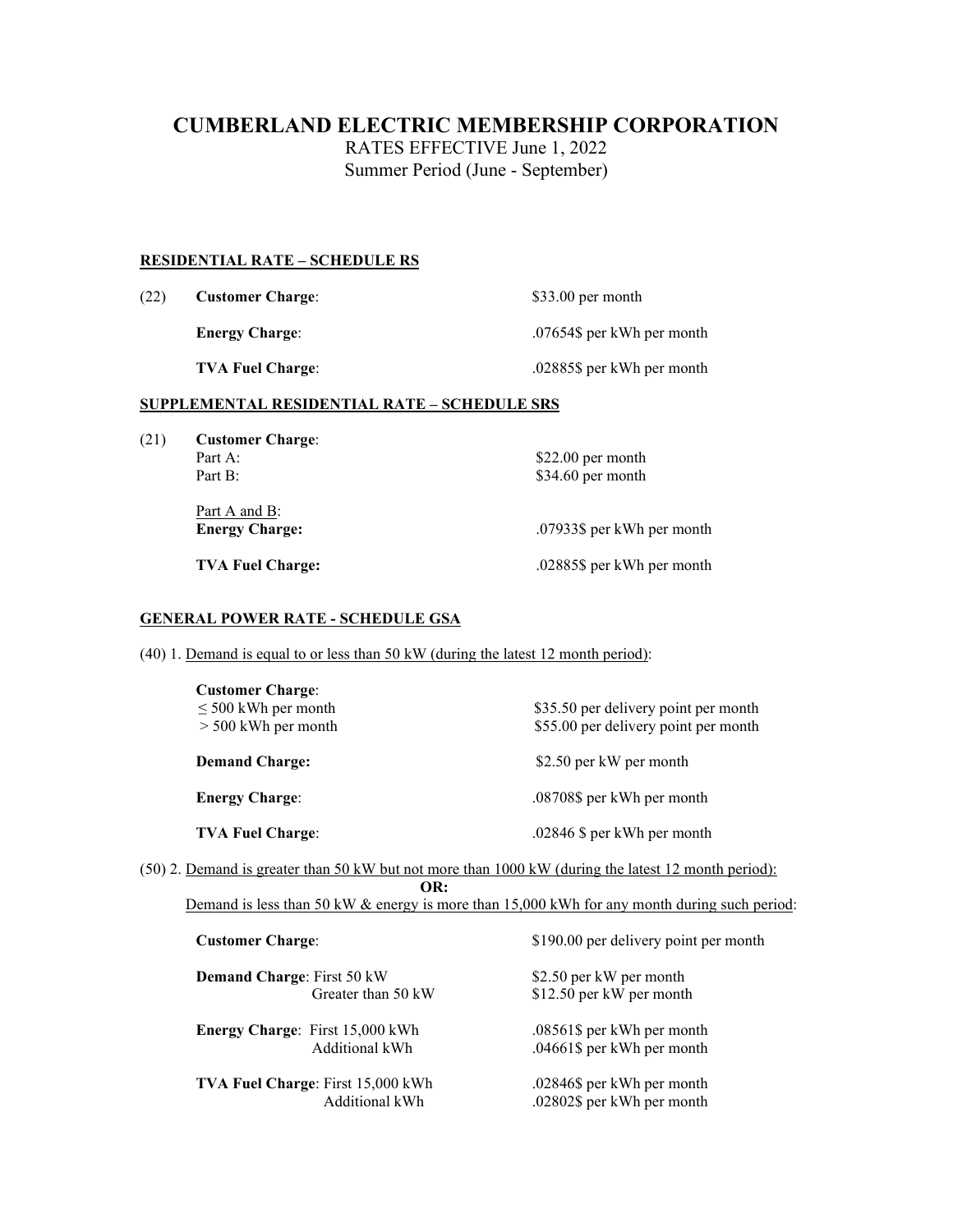(54) 3. The contract demand or the highest demand is greater than 1,000 kW but less than or equal to 5,000 kW (during the latest 12 month period):

| <b>Customer Charge:</b>              |                       | \$600.00 per delivery point per month                                                                                                              |  |  |
|--------------------------------------|-----------------------|----------------------------------------------------------------------------------------------------------------------------------------------------|--|--|
| <b>Demand Charge: First 1,000 kW</b> |                       | \$13.98 per kW per month                                                                                                                           |  |  |
|                                      | Greater than 1,000 kW | \$16.35 per kW per month                                                                                                                           |  |  |
|                                      |                       | Note: An additional \$16.35 per kW will be charged on the customer's billing demand that exceeds the higher<br>of 2,500 kW or its contract demand. |  |  |
| <b>Energy Charge:</b>                |                       | .04635\$ per kWh per month                                                                                                                         |  |  |
| <b>TVA Fuel Charge:</b>              |                       | .02802\$ per kWh per month                                                                                                                         |  |  |

#### **TIME OF USE GENERAL SERVICE RATE - SCHEDULE TOU GSB**

(56) Current effective contract demand is greater than 5,000 kW but not more than 15,000 kW **AND** Customers Standard Classification Code (SIC) is **not** between 2000 – 3999 inclusive.

| <b>Customer Charge:</b>                                          |  |                                                                     | \$1,500 per delivery point per month                                                                                                                              |
|------------------------------------------------------------------|--|---------------------------------------------------------------------|-------------------------------------------------------------------------------------------------------------------------------------------------------------------|
| <b>Administrative Charge:</b> \$350 per delivery point per month |  |                                                                     |                                                                                                                                                                   |
| <b>On Peak Demand:</b>                                           |  | \$10.87 per kW of On Peak billing demand per month, plus additional |                                                                                                                                                                   |
|                                                                  |  |                                                                     | \$10.87 per kW per month of the amount by which the customer's<br>billing demand exceeds its contract demand.                                                     |
| <b>Max kW Demand:</b>                                            |  | \$6.21 per kW per month                                             |                                                                                                                                                                   |
| <b>Energy Charge:</b> On Peak kWh<br>Off Peak-Additional         |  |                                                                     | .06513\$ per kWh per month<br>Off Peak-First 200 HUD .04022\$ per kWh per month<br>Off Peak-Next 200 HUD .00564\$ per kWh per month<br>.00223\$ per kWh per month |

**TVA Fuel Charge**: .02712\$ per kWh per month

#### **TIME OF USE GENERAL SERVICE RATE - SCHEDULE TOU GSC**

(58) Current effective contract demand is greater than 15,000 kW but not more than 25,000 kW **AND** Customers Standard Classification Code (SIC) is **not** between 2000 – 3999 inclusive.

| <b>Customer Charge:</b> | \$1,500 per delivery point per month                                                                          |
|-------------------------|---------------------------------------------------------------------------------------------------------------|
|                         | <b>Administrative Charge:</b> \$350 per delivery point per month                                              |
| <b>On Peak Demand:</b>  | \$10.87 per kW of On Peak billing demand per month, plus additional                                           |
|                         | \$10.87 per kW per month of the amount by which the customer's<br>billing demand exceeds its contract demand. |
| <b>Max kW Demand:</b>   | \$5.70 per kW per month                                                                                       |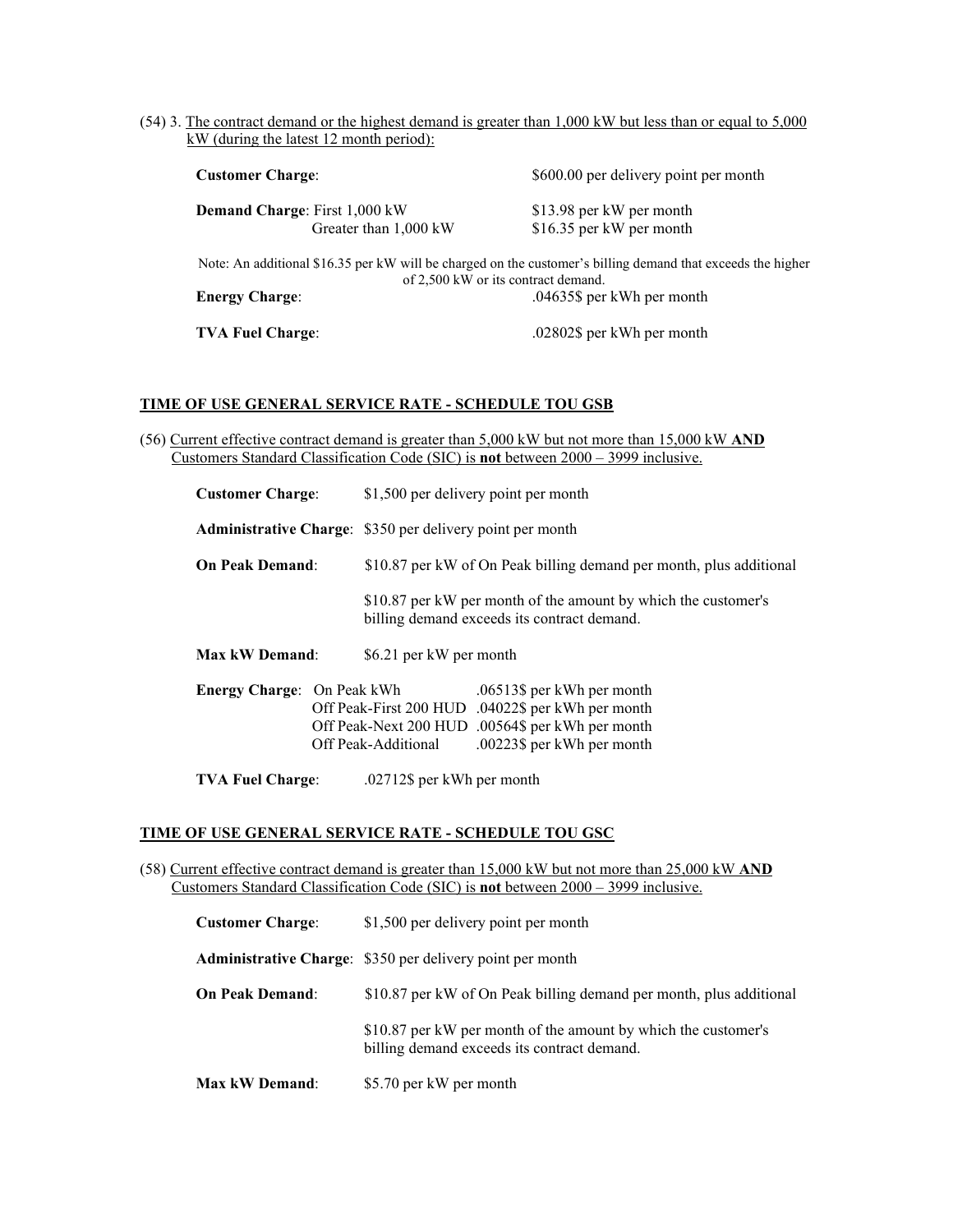| <b>Energy Charge: On Peak kWh</b> |                     | .06513\$ per kWh per month                        |
|-----------------------------------|---------------------|---------------------------------------------------|
|                                   |                     | Off Peak-First 200 HUD .04022\$ per kWh per month |
|                                   |                     | Off Peak-Next 200 HUD .00564\$ per kWh per month  |
|                                   | Off Peak-Additional | .00223\$ per kWh per month                        |

**TVA Fuel Charge**: .02712 \$ per kWh per month

### **TIME OF USE GENERAL SERVICE RATE - SCHEDULE TOU GSD**

(60) Current effective contract demand is greater than 25,000 kW; **AND** Customers Standard Classification Code (SIC) is **not** between 2000 – 3999 inclusive.

| <b>Customer Charge:</b>                                          |  | \$1,500 per delivery point per month                                |                                                                                                                                                                   |  |
|------------------------------------------------------------------|--|---------------------------------------------------------------------|-------------------------------------------------------------------------------------------------------------------------------------------------------------------|--|
| <b>Administrative Charge:</b> \$350 per delivery point per month |  |                                                                     |                                                                                                                                                                   |  |
| <b>On Peak Demand:</b>                                           |  | \$10.87 per kW of On Peak billing demand per month, plus additional |                                                                                                                                                                   |  |
|                                                                  |  |                                                                     | \$10.87 per kW per month of the amount by which the customer's<br>billing demand exceeds its contract demand.                                                     |  |
| <b>Max kW Demand:</b>                                            |  | \$4.59 per kW per month                                             |                                                                                                                                                                   |  |
| <b>Energy Charge:</b> On Peak kWh                                |  | Off Peak-Additional                                                 | .06513\$ per kWh per month<br>Off Peak-First 200 HUD .04022\$ per kWh per month<br>Off Peak-Next 200 HUD .00450\$ per kWh per month<br>.00223\$ per kWh per month |  |
| <b>TVA Fuel Charge:</b>                                          |  | .02712\$ per kWh per month                                          |                                                                                                                                                                   |  |

#### **TIME OF USE MANUFACTURING SERVICE RATE - SCHEDULE TOU MSB**

(26) Current effective contract demand is greater than 5,000 kW but not more than 15,000 kW; **AND** Customers Standard Classification Code (SIC) is between 2000 – 3999 inclusive.

| <b>Customer Charge:</b>                                          |  |                                                                           | \$1,500 per delivery point per month                                                                                                                              |
|------------------------------------------------------------------|--|---------------------------------------------------------------------------|-------------------------------------------------------------------------------------------------------------------------------------------------------------------|
| <b>Administrative Charge:</b> \$350 per delivery point per month |  |                                                                           |                                                                                                                                                                   |
| <b>On Peak Demand:</b>                                           |  | \$10.24 per kW of On Peak billing demand per month, plus an<br>additional |                                                                                                                                                                   |
|                                                                  |  |                                                                           | \$10.24 per kW per month of the amount by which the customer's<br>billing demand exceeds its contract demand.                                                     |
| <b>Max kW Demand:</b>                                            |  | \$3.76 per kW per month                                                   |                                                                                                                                                                   |
| Energy Charge: On Peak kWh                                       |  | Off Peak-Additional                                                       | .05779\$ per kWh per month<br>Off Peak-First 200 HUD .03279\$ per kWh per month<br>Off Peak-Next 200 HUD .00310\$ per kWh per month<br>.00055\$ per kWh per month |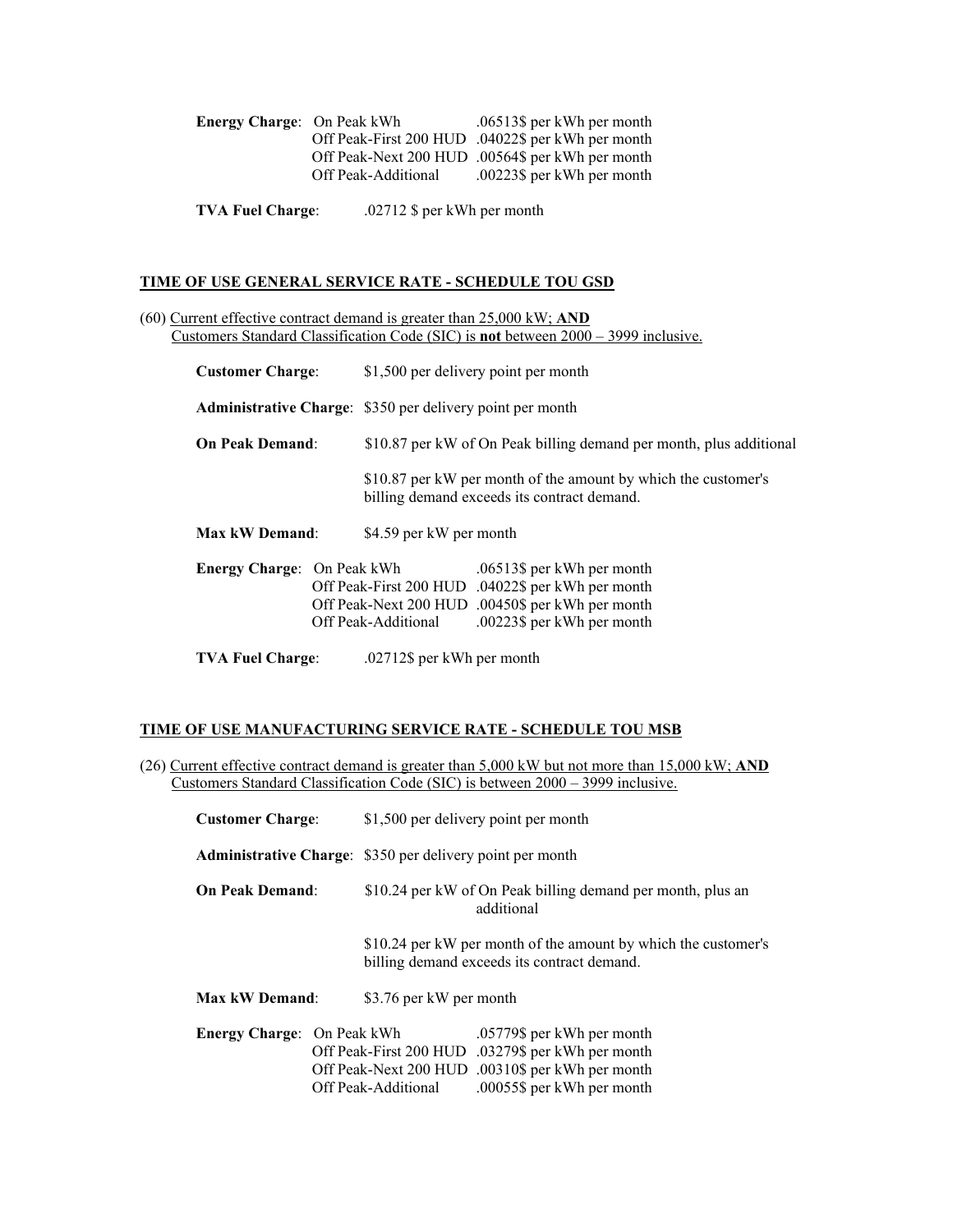**TVA Fuel Charge**: .02704\$ per kWh per month

#### **TIME OF USE MANUFACTURING SERVICE RATE - SCHEDULE TOU MSC**

(28) Current effective contract demand is greater than 15,000 kW but not more than 25,000 kW; **AND** Customers Standard Classification Code (SIC) is between 2000 – 3999 inclusive.

| <b>Customer Charge:</b>           |  |                                                                           | \$1,500 per delivery point per month                                                                                                                              |  |
|-----------------------------------|--|---------------------------------------------------------------------------|-------------------------------------------------------------------------------------------------------------------------------------------------------------------|--|
|                                   |  | <b>Administrative Charge:</b> \$350 per delivery point per month          |                                                                                                                                                                   |  |
| <b>On Peak Demand:</b>            |  | \$10.24 per kW of On Peak billing demand per month, plus an<br>additional |                                                                                                                                                                   |  |
|                                   |  |                                                                           | \$10.24 per kW per month of the amount by which the customer's<br>billing demand exceeds its contract demand.                                                     |  |
| Max kW Demand:                    |  | \$3.25 per kW per month                                                   |                                                                                                                                                                   |  |
| <b>Energy Charge:</b> On Peak kWh |  | Off Peak-Additional                                                       | .05677\$ per kWh per month<br>Off Peak-First 200 HUD .03166\$ per kWh per month<br>Off Peak-Next 200 HUD .00451\$ per kWh per month<br>.00451\$ per kWh per month |  |
| <b>TVA Fuel Charge:</b>           |  | .02704\$ per kWh per month                                                |                                                                                                                                                                   |  |

#### **TIME OF USE MANUFACTURING SERVICE RATE - SCHEDULE TOU MSD**

(30) Current effective contract demand is greater than 25,000 kW; **AND** Customers Standard Classification Code (SIC) is between 2000 – 3999 inclusive.

| <b>Customer Charge:</b>    |  |                                                                                                               | \$1,500 per delivery point per month                                                                                                                              |  |
|----------------------------|--|---------------------------------------------------------------------------------------------------------------|-------------------------------------------------------------------------------------------------------------------------------------------------------------------|--|
|                            |  | <b>Administrative Charge:</b> \$350 per delivery point per month                                              |                                                                                                                                                                   |  |
| <b>On Peak Demand:</b>     |  |                                                                                                               | \$10.24 per kW of On Peak billing demand per month, plus an<br>additional                                                                                         |  |
|                            |  | \$10.24 per kW per month of the amount by which the customer's<br>billing demand exceeds its contract demand. |                                                                                                                                                                   |  |
| <b>Max kW Demand:</b>      |  | \$1.64 per kW per month                                                                                       |                                                                                                                                                                   |  |
| Energy Charge: On Peak kWh |  | Off Peak-Additional                                                                                           | .05440\$ per kWh per month<br>Off Peak-First 200 HUD .02939\$ per kWh per month<br>Off Peak-Next 200 HUD .00282\$ per kWh per month<br>.00223\$ per kWh per month |  |
| <b>TVA Fuel Charge:</b>    |  | .02704\$ per kWh per month                                                                                    |                                                                                                                                                                   |  |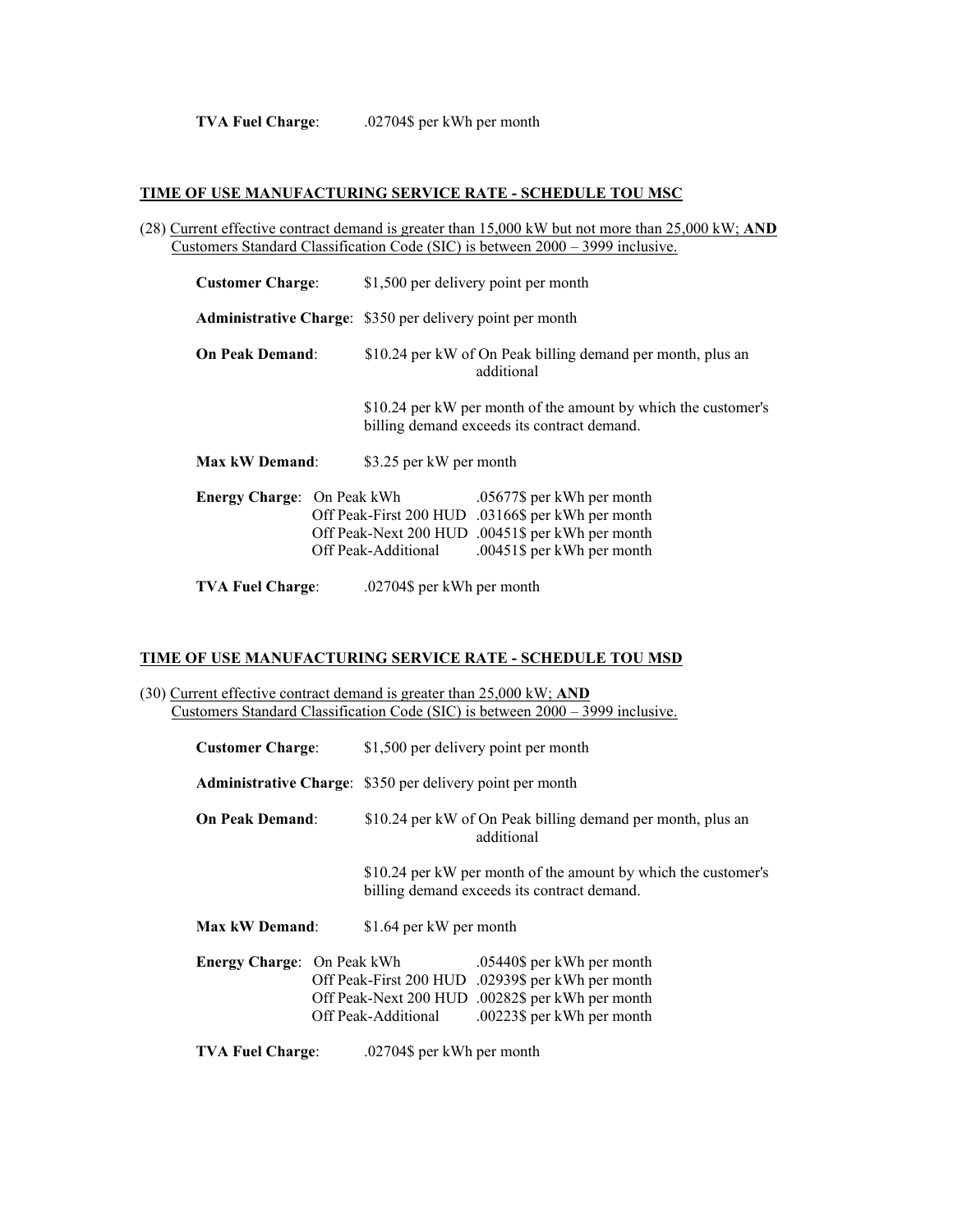#### **TIME DIFFERENTIATED HOURS USE OF DEMAND – SCHEDULE TDGSA**

(66) Higher of on peak or off peak demand is greater than 1,000 kW but not more than 5,000 kW

| <b>Customer Charge:</b>           |                                                                        | \$1,500 per delivery point per month                                                                                 |
|-----------------------------------|------------------------------------------------------------------------|----------------------------------------------------------------------------------------------------------------------|
| <b>Administrative Charge:</b>     |                                                                        | \$350 per delivery point per month                                                                                   |
| <b>On Peak Demand:</b>            |                                                                        | \$10.95 per kW per month                                                                                             |
|                                   |                                                                        | \$10.95 per kW per month of the amount by which the<br>customer's billing demand exceeds its contract<br>demand.     |
| Max kW Demand:                    |                                                                        | \$6.23 per kW per month                                                                                              |
| <b>Energy Charge: On Peak kWh</b> | Off Peak-First 200 HUD<br>Off Peak-Next 200 HUD<br>Off Peak-Additional | .08049\$ per kWh per month<br>.04700\$ per kWh per month<br>.00452\$ per kWh per month<br>.00149\$ per kWh per month |
| <b>TVA Fuel Charge:</b>           |                                                                        | .02796 \$ per kWh per month                                                                                          |

## **TIME DIFFERENTIATED HOURS USE OF DEMAND – SCHEDULE TDMSA**

(68) Higher of on peak or off peak demand is greater than 1,000 kW but not more than 5,000 kW **AND** Customers Standard Classification Code (SIC) is between 2000 – 3999 inclusive.

| <b>Customer Charge:</b>           |                                                                        | \$1,500 per delivery point per month                                                                                 |  |
|-----------------------------------|------------------------------------------------------------------------|----------------------------------------------------------------------------------------------------------------------|--|
| <b>Administrative Charge:</b>     |                                                                        | \$350 per delivery point per month                                                                                   |  |
| <b>On Peak Demand:</b>            |                                                                        | \$10.24 per kW per month                                                                                             |  |
|                                   |                                                                        | \$10.24 per kW per month of the amount by which the<br>customer's billing demand exceeds its contract<br>demand.     |  |
| Max kW Demand:                    |                                                                        | \$5.07 per kW per month                                                                                              |  |
| <b>Energy Charge: On Peak kWh</b> | Off Peak-First 200 HUD<br>Off Peak-Next 200 HUD<br>Off Peak-Additional | .05553\$ per kWh per month<br>.03053\$ per kWh per month<br>.00310\$ per kWh per month<br>.00055\$ per kWh per month |  |
| <b>TVA Fuel Charge:</b>           |                                                                        | .02796\$ per kWh per month                                                                                           |  |

### **OUTDOOR LIGHTING RATE - SCHEDULE LS**

(72-78) Parts A and B:

**Energy Charge:** .05286\$ per kWh per month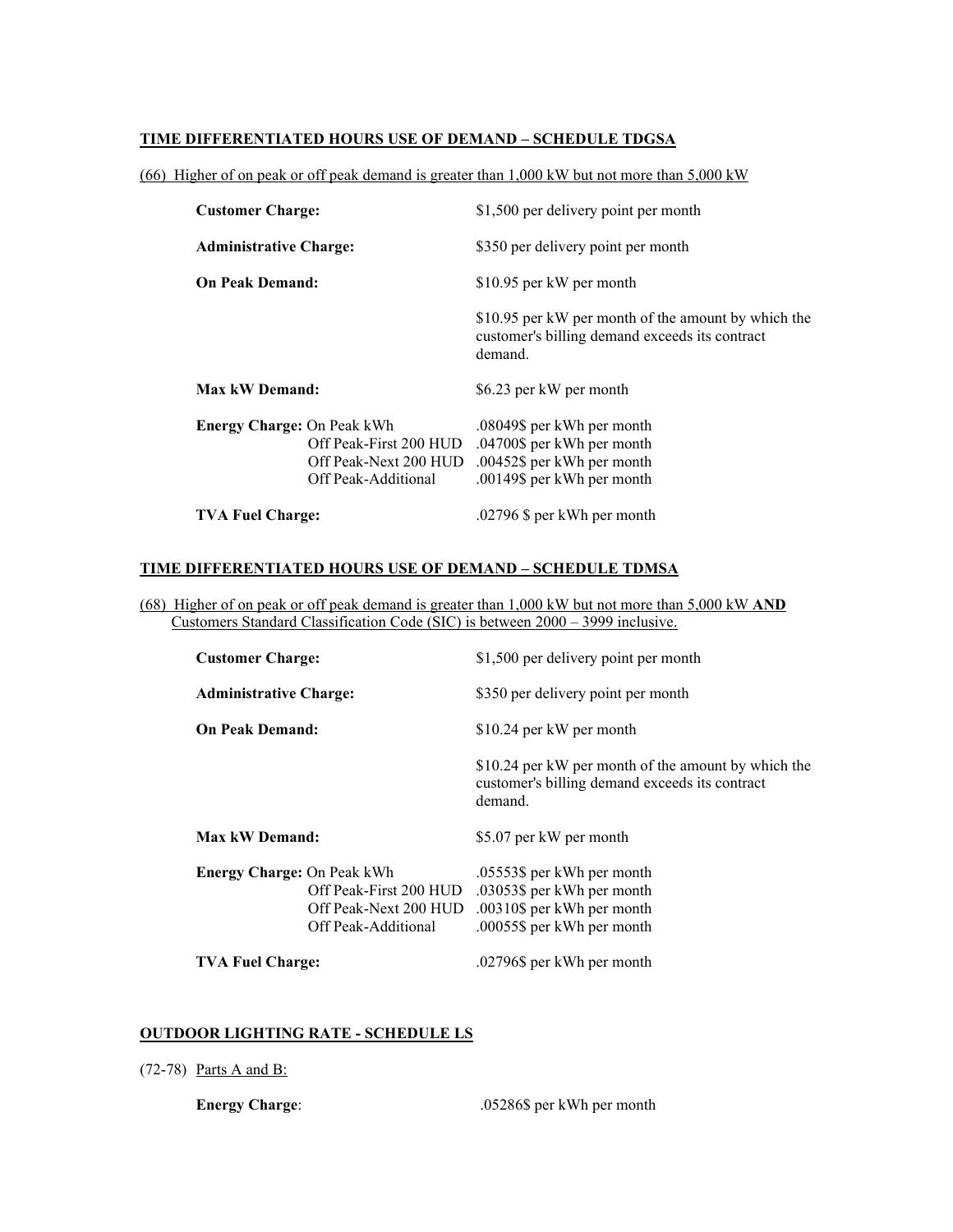#### **SECURITY LIGHTING RATE SCHEDULE**

|                                 | Cost per |     |
|---------------------------------|----------|-----|
|                                 | Month    | kWh |
| 70 Watt LED                     | \$6.15   | 26  |
| 100 Watt High Pressure Sodium   | \$7.55   | 42  |
| 250 Watt High Pressure Sodium   | \$13.45  | 105 |
| 400 Watt High Pressure Sodium*  | \$19.26  | 165 |
| 1000 Watt High Pressure Sodium* | \$40.70  | 385 |
| 175 Watt Mercury Vapor**        | \$8.43   | 70  |
| 400 Watt Mercury Vapor**        | \$16.73  | 155 |
|                                 |          |     |

\* Indicates Directional Lights

\*\* CEMC no longer installs or maintains Mercury Vapor security lights

NOTE: One dollar (\$1.00) charge per month for each additional pole installed for a security light.

#### **GENERATION PARTNER RATE SCHEDULE**

| (22) | Option 1 and Option 2:           |                           |  |  |
|------|----------------------------------|---------------------------|--|--|
|      | <b>Energy Credit:</b>            | -.07654 per kWh per month |  |  |
|      | <b>TVA Fuel Credit:</b>          | -.02885 per kWh per month |  |  |
|      | <b>Combined Credit:</b>          | -.10539 per kWh per month |  |  |
|      | <b>Solar Generation Premium:</b> | Set by GPP contract       |  |  |
|      | <b>Other Renewables Premium:</b> | -.03000 per kWh per month |  |  |
|      | $(40-73)$ Option 1 and Option 2: |                           |  |  |
|      | <b>Energy Credit:</b>            | -.08708 per kWh per month |  |  |
|      | <b>TVA Fuel Credit:</b>          | -.02846 per kWh per month |  |  |
|      | <b>Combined Credit:</b>          | -.11554 per kWh per month |  |  |
|      | <b>Solar Generation Premium:</b> | Set by GPP contract       |  |  |
|      | <b>Other Renewables Premium:</b> | -.03000 per kWh per month |  |  |

#### **FACILITIES RENTAL**

Customers over 5,000 KW: Less than 46 kV Deliveries: First 10,000 kW .93 \$ per kW per month